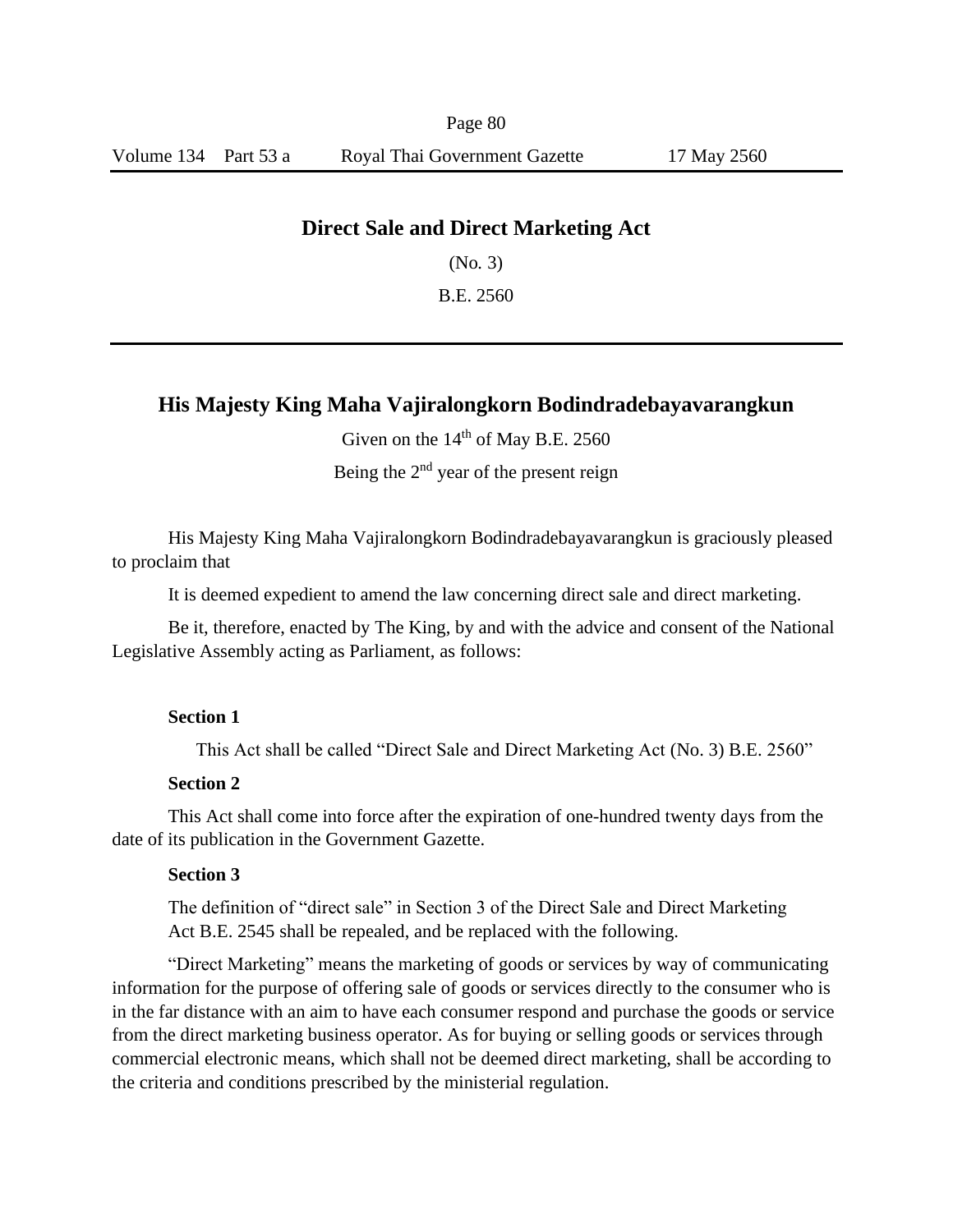Section 4 The definitions of "Partnership" and "Company" shall be added between the definitions of "Direct sales representative" and "to sell" in Section 3 of the Direct Sale and Direct Marketing Act B.E. 2545.

"Partnership" means a registered ordinary partnership or limited partnership according to the Civil and Commercial Codes.

"Company" means a company limited according to the Civil and Commercial Code or a public limited company under the Public Limited Companies Act.

Section 5 The provision in Section 9 under the Direct Sale and Direct Marketing Act B.E. 2545 shall be repealed and replaced by the following:

Section 9 The Chairperson and the Committee Member shall not have a position, or be a partner, or be a shareholder of more than ten percent of all the shares in a partnership or a company operating business in direct sale or direct marketing within a year before holding a position or within the duration of holding the position of Chairperson or Committee Member.

Section 6 The provision in Section 20 under the Direct Sale and Direct Marketing Act B.E. 2545 shall be repealed and replaced by the following:

Section 20 "Any person who will operate a business in direct sale must be a partnership or a company, and must register the direct sale business under this act."

Section 7 The following provision shall be added as Section 24/1 under the Direct Sale and Direct Marketing Act B.E. 2545.

"Section 24/1 The business operator in direct sale and independent distributor shall be jointly liable to consumer for any defects of goods or service that the independent distributor has sold to the consumer or for any damage caused by the independent distributor from a non-compliance of the independent distributor under this Act".

Section 8 The following provision shall be added as Section 26/1 and Section 26/2 as Part 1) Direct sale business operation in Chapter 2 Direct sale and direct marketing business operation under the Direct Sale and Direct Marketing Act B.E. 2545.

"Section 26/1 In the case where there is a relocation of the Office, the direct sale business operator shall notify the Registrar in writing within fifteen days from the date of the relocation."

Section 26/2 The direct sale business operator must submit the report on its business operation to the Registrar in accordance with the criteria and conditions and time period prescribed by the Board.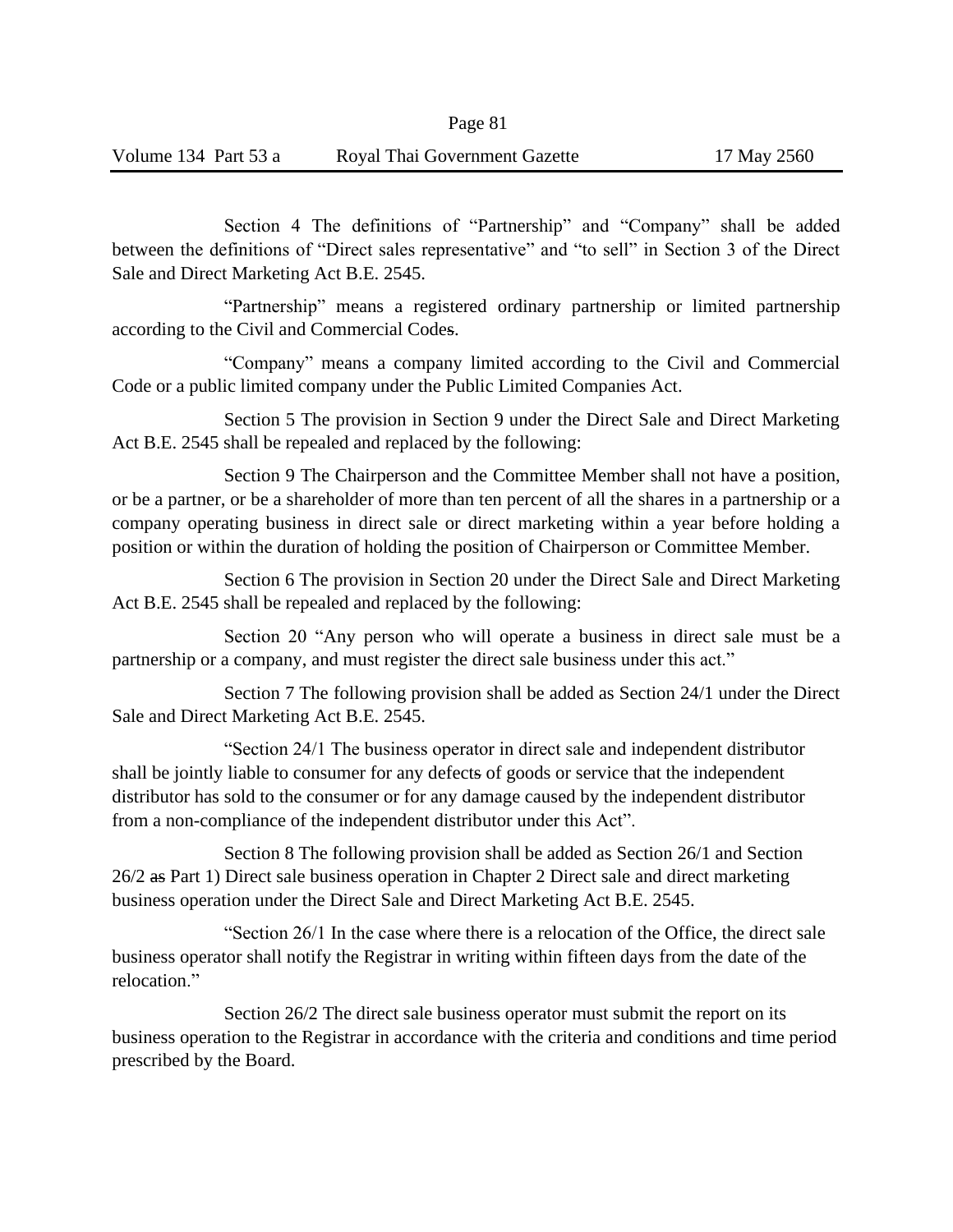Section 9 The following provision should be added as Section 29/1 and Section 29/2 in Part 2, Direct marketing business operation in Chapter 2 Direct sale and direct marketing business operation under the Direct Sale and Direct Marketing Act B.E. 2545.

"Section 29/1 The provision in Section 26/1 shall apply to direct marketing business operation mutatis mutandis.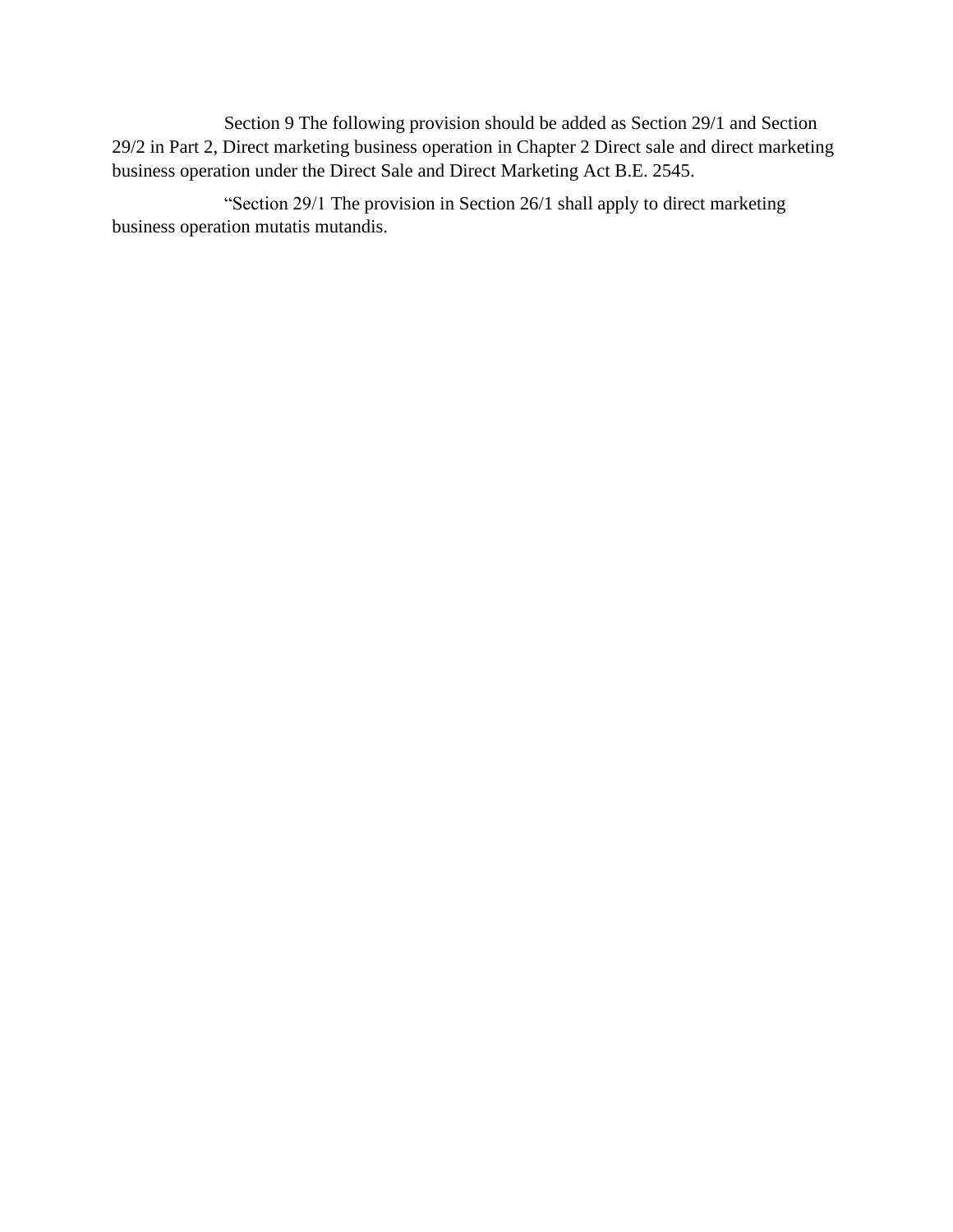## Volume 134 Part 53 a Royal Thai Government Gazette 17 May 2560

Section 29/2 The direct marketing business operator must submit the report on its business operation to the Registrar in accordance with the criteria and conditions and time period prescribed by the Board"

Section 10 The provision in Section 10 under the Direct Sale and Direct Marketing Act B.E. 2545 shall be repealed and be replaced by the following:

"Section 30 The direct sale business operator has a duty to provide the documents regarding the purchase and sale of goods or services. The independent distributor or direct sale agent has a duty to deliver documents regarding the purchase and sale of goods or services to the consumer, along with the goods or services."

The direct marketing business operator has a duty to provide the documents regarding the purchase and sale of goods or services, and deliver them to the consumer, along with the goods or services.

The documents regarding the sale and purchase in Paragraph one and Paragraph two shall contain messages in the Thai language that can be read and understood easily. They shall specify the name of purchaser and seller, the date of purchase and the date of delivery of goods or services, and also the consumer's right to terminate the contract. The right to terminate the contract shall be written with letters that can been seen clearer than other messages.

Section 11 The provision in Section 32 of the Direct Sale and Direct Marketing Act B.E. 2545 shall be repealed and replaced with the following:

"Section 32 Any sale of goods and services by a direct sale business operator, independent distributor, direct sale representative, or direct marketing business operator that fails to comply with Section 30 or Section 31, shall be non-binding to the consumer."

Section 12 The provision under Paragraph 1 in Section 38 of the Direct Sale and Direct Marketing Act B.E. 2545 shall be repealed and replaced with the following:

"Section 38 The Partnership, Company or any person who wishes to operate a direct sale or direct marketing business shall submit a request to the Registrar according to the criteria and methods prescribed by the Board."

Section 13 The following provision shall be added as Section 38/1, Section 38/2, Section 38/3, Section 38/4, Section 38/5, Section 38/6 and Section 38/7 of the Direct Sale and Direct Marketing Act B.E. 2545.

"Section 38/1 The person submitting the request to operate a direct sale business must not have had a license in direct sale and direct marketing business revoked in the time period of five years before submitting the request for registration, and must have the following characteristics: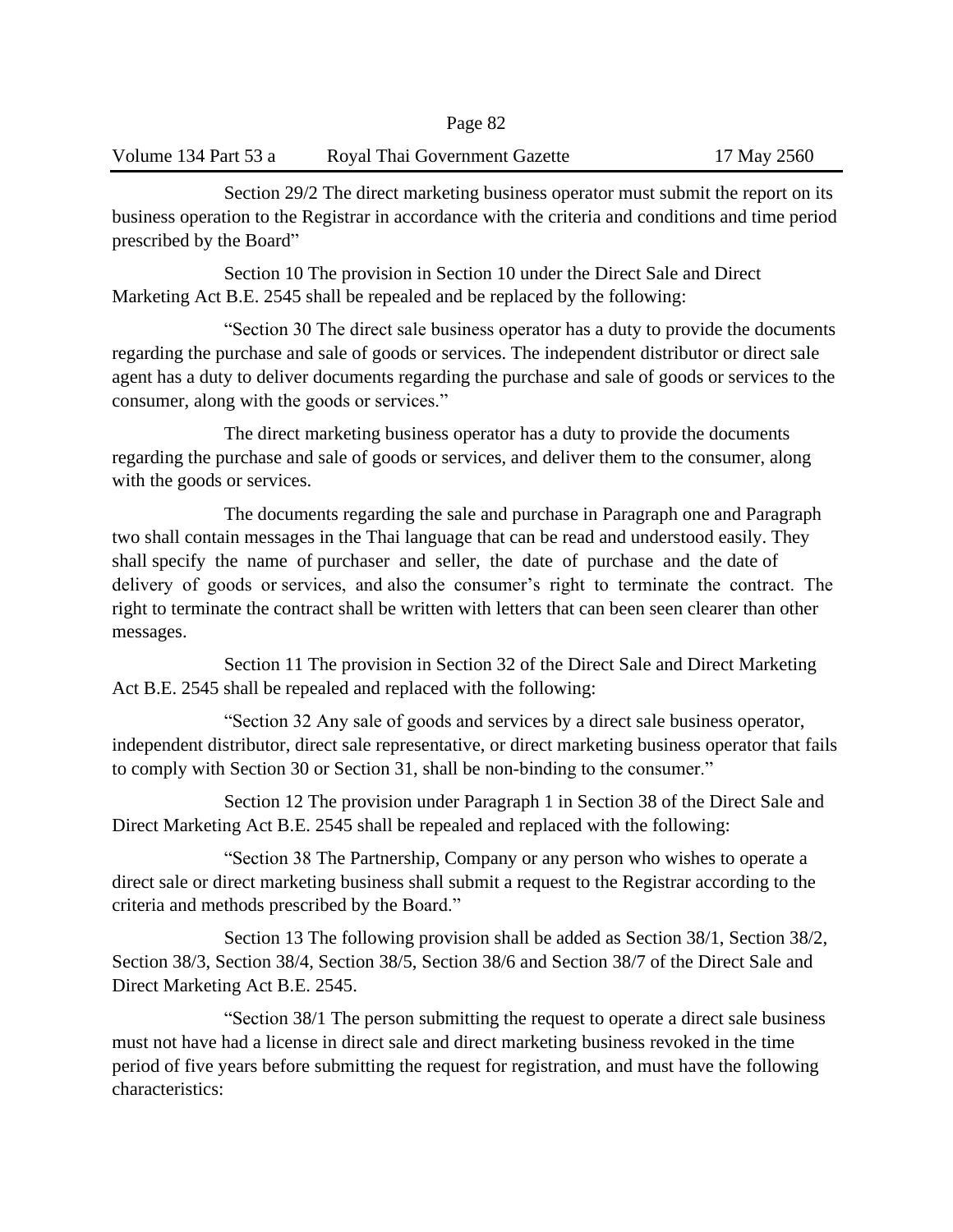- 1) Is a Partnership with registered capital of at least five hundred thousand baht or is a Company with registered and paid-up capital of not less than one million baht;
- 2) Has a Managing Partner, Managing Director, Manager or a person responsible in operating the Partnership or Company that does not have prohibited characteristics under Section 38/2.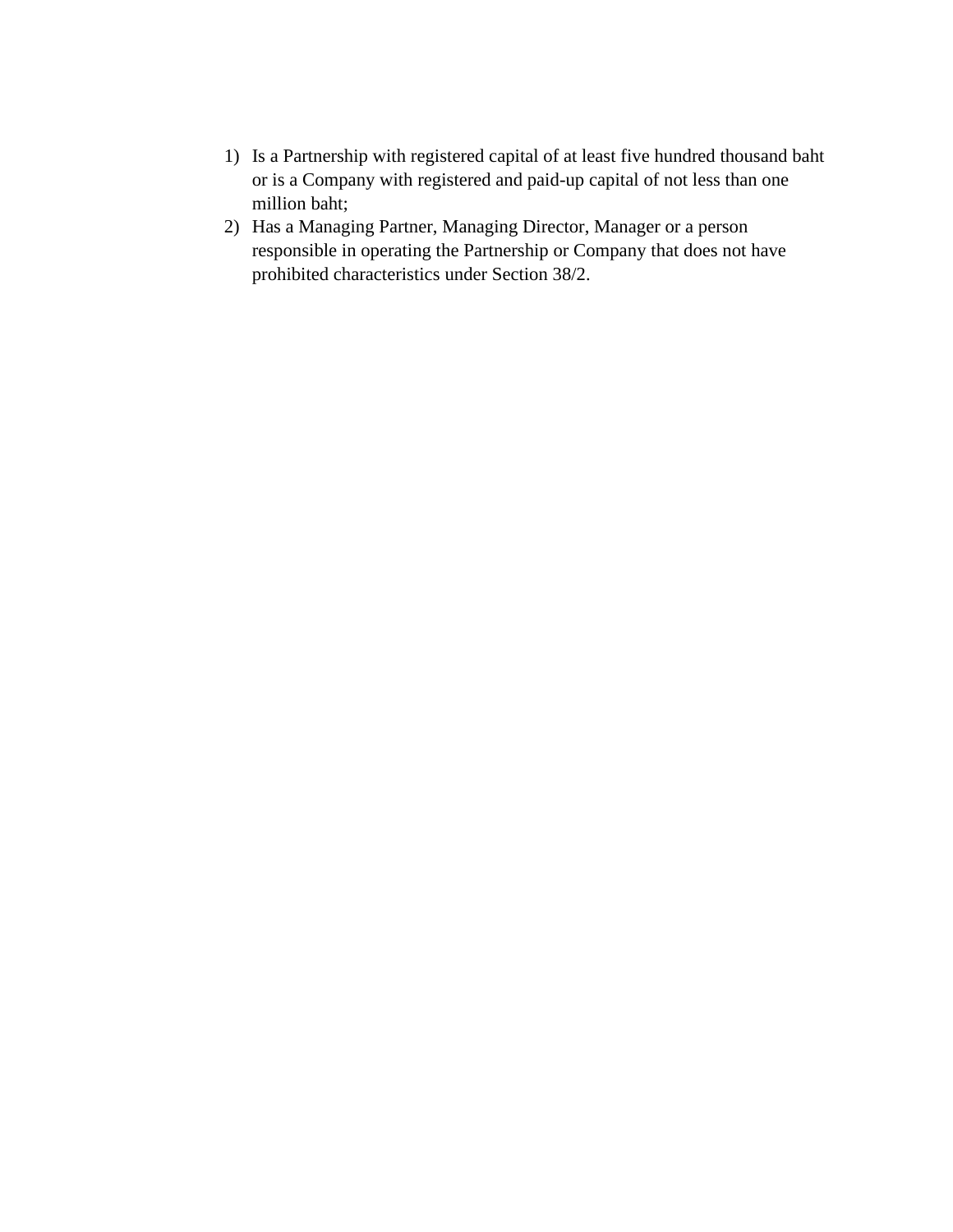Section 38/2 A person who is a Managing Partner, Managing Director, Manager or the person responsible for the operation of the applicant submitting the request for the direct sale business registration must not have prohibited characteristics as follows:

1) Is a bankrupt person

2) Is an incapacitated person or quasi-incapacitated person

3) Has served sentence of imprisonment by a court as a final verdict except for offenses committed by negligence or petty offenses

4) Is a Managing Partner, Managing Director, Manager or a person responsible in the operation of another Partnership or Company having registered direct sale or direct marketing business

5) Used to be a Managing Partner, Managing Director, Manager or the person responsible for the operation of the Partnership or the Company that had its registration of direct sale or direct marketing business revoked in the period of five years before the application date.

Section 38/3 The applicant applying for a direct marketing business registration who is an ordinary person must not have his direct sale or direct marketing business registration revoked within the five years before the application date and must not have prohibited characteristics under Section 38/2.

Section 38/4 The applicant applying for a direct sale registration who is a juristic person must not have his direct sale business registration revoked within the five years before the application date and must have a Managing Partner, Managing Director, Manager or the person responsible in the operation of the juristic person who does not have the prohibited characteristics under Section 38/2.

Section 38/5 The applicant applying for a direct sale or direct marketing business registration must place a guarantee with the Registrar, as a guarantee for compliance with this Act in accordance with the criteria, methods and conditions prescribed by the ministerial regulation.

The ministerial regulation under Paragraph 1 may prescribe different amount of money and details considering the size or the type of business operation. The amount of the guarantee shall be revised every three years.

The guarantee under this section shall be cash, letter of guarantee from a bank, or government bonds or state enterprise bonds, as prescribed by the regulation of the Board.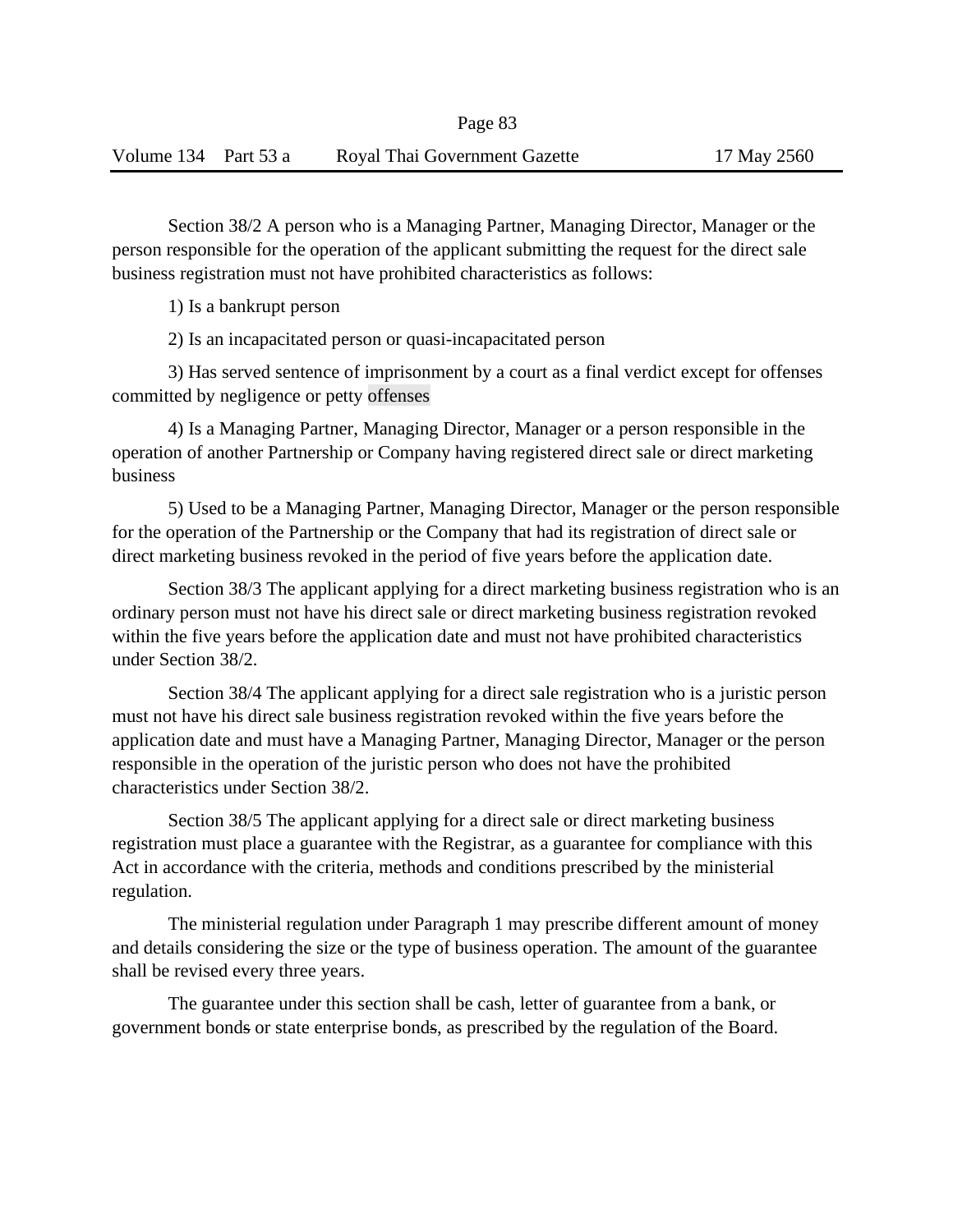Section 38/6 In the case where the applicant for the registration of the direct sale or direct marketing business places a guarantee under Section 38/5 in cash, in full or in part, the Registrar shall be responsible in opening a separate savings account for the benefit of each direct sale or direct marketing business operator, including the disbursement from the account, as prescribed by the regulation of the Board.

The interest from the deposit under Paragraph 1 shall belong to the direct sale or direct marketing business operator who placed the guarantee.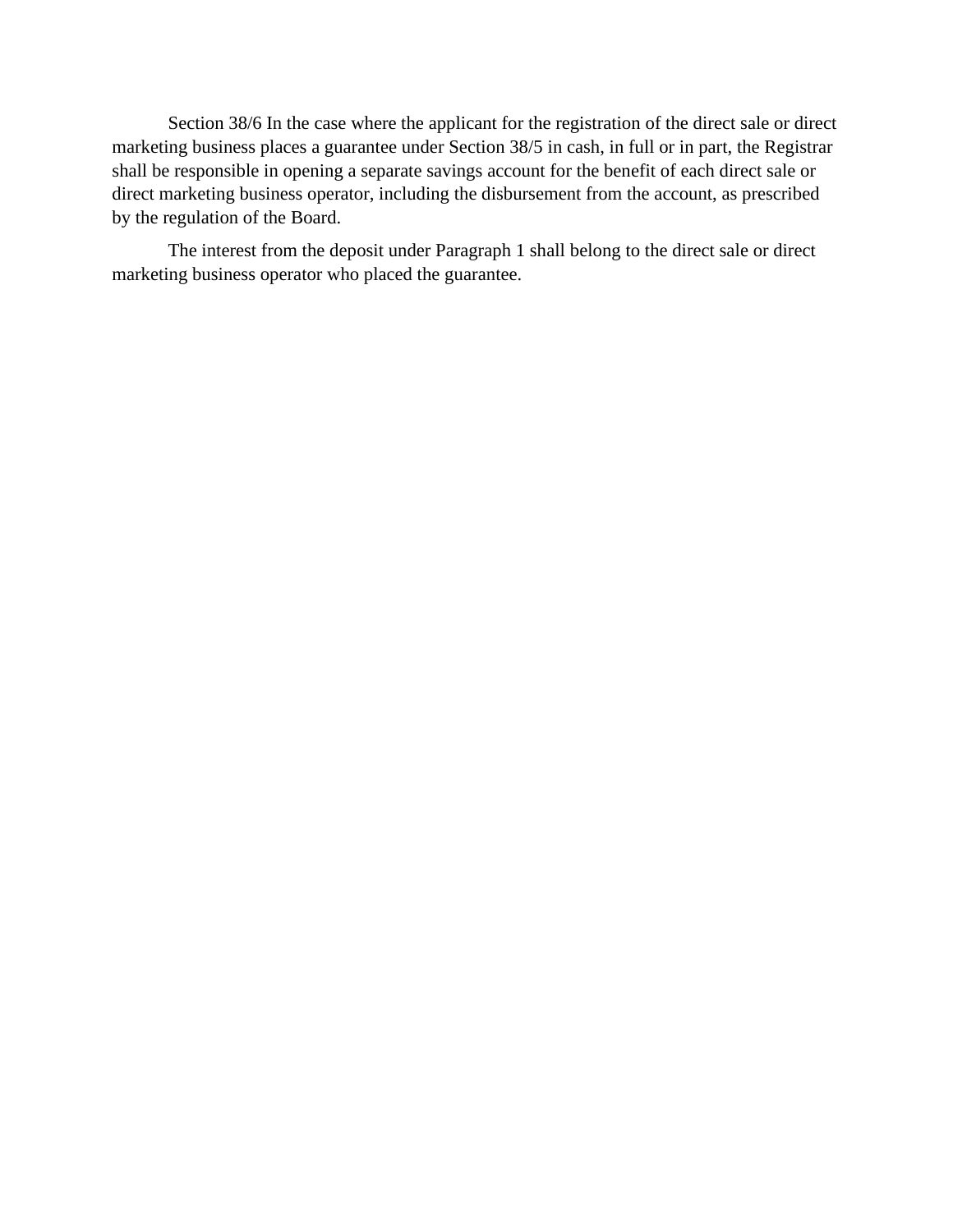### Volume 134 Part 53 a Royal Thai Government Gazette 17 May 2560

Section 38/7 The guarantee that the direct sale or direct marketing business operator places under Section 38/5 or Section 41/3 under Paragraph 4 shall not be liable to legal execution.

In the case where there is a transfer or termination of business, the direct sale or direct marketing business operator may ask for the return of the guarantee deposit with interest upon presenting proof that all debt under this act has been paid.

In the case where the direct sale or direct marketing business operator does not proceed with the return of the guarantee deposit and interest within five years from the date of transferring the business or terminating the business, the guarantee deposit and interest shall escheat to the State."

Section 14 The provision in Section 41 of the Direct Sale and Direct Marketing Act B.E. 2545 shall be repealed and be replaced by the following.

"Section 41 After receiving an application to register a direct sale or direct marketing business operation, the Registrar shall consider and investigate the following:

1) The payment plan must not be contrary to the law or to the public order or good morals;

2) The goods or service must have characteristics corresponding to the information that the operator has communicated to offer the sale.

3) The contract has the correct and complete list as prescribed by the Board.

In the case where the Registrar finds that the application is satisfied in accordance with Section 38 Paragraph 1 and Section 39, and the applicant has the qualities and does not have prohibited characteristics as in Section 38/1, Section 38/3 or Section 38/4, the Registrar shall inform in writing that the guarantee must be placed with the Registrar within thirty days from the date of receiving the application for the direct sale or direct marketing business registration.

When the applicant for the registration places the guarantee under Section 38/5 in full, the Registrar shall accept the registration for the direct sale or direct marketing business and informs the applicant in writing within fifteen days from the date of receiving the guarantee.

Section 15 The following provisions shall be added as Section 41/1, Section 41/2, Section 41/3, Section 41/4, Section 41/5, Section 41/6, and Section 41/7 of the Direct Sale and Direct Marketing Act B.E. 2545.

"Section 41/1 In the case where the Registrar finds that the application for the registration of the direct sale or direct marketing business does not satisfy with Section 38 Paragraph 1 or Section 39, the Registrar shall inform the applicant in writing to amend or change within the time period that the Registrar deems suitable. When the applicant has corrected or amended the application, and placed the guarantee according to Section 38/5 in full, the Registrar shall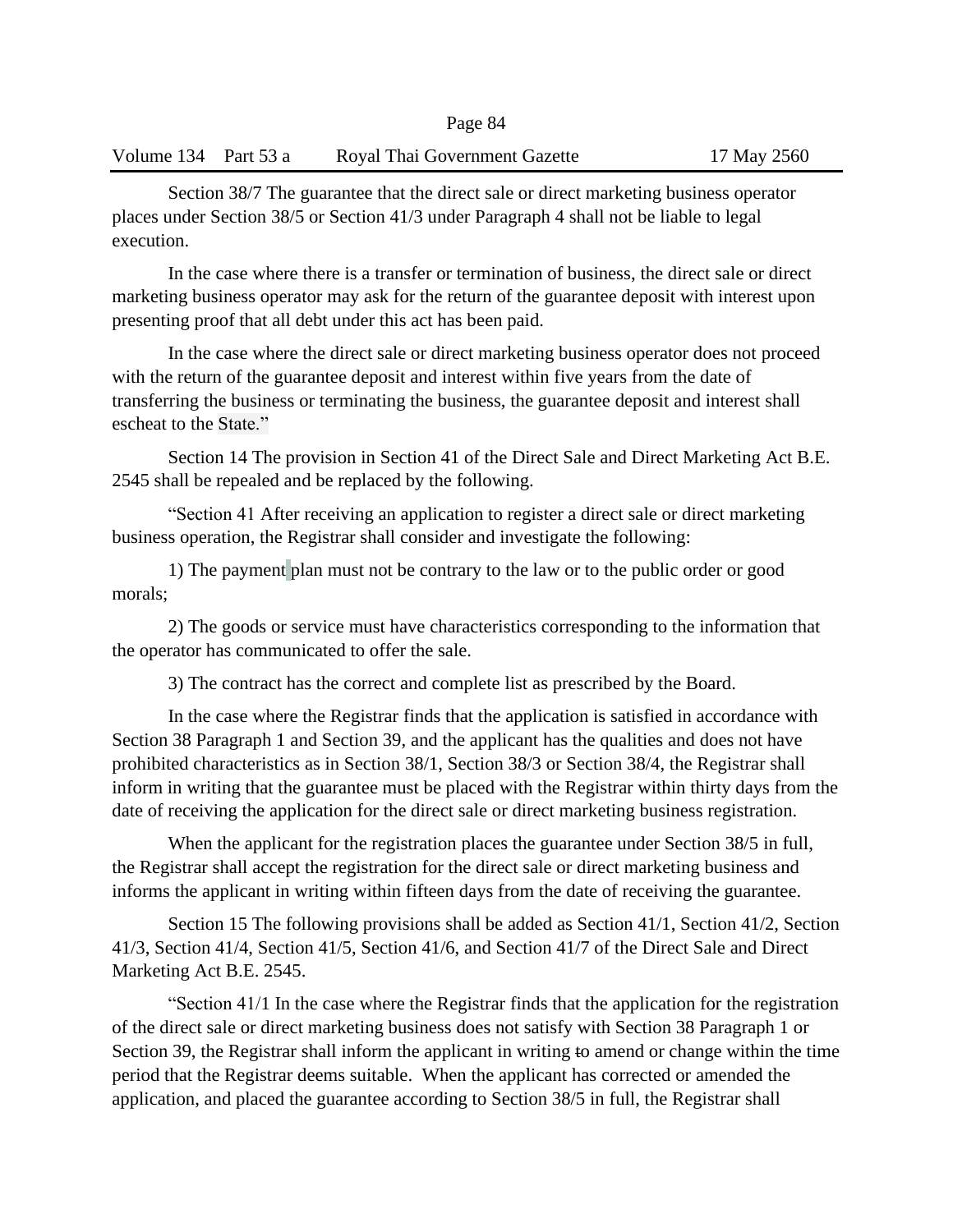register the direct sale or direct marketing business and inform the applicant within thirty days from the date of receiving those documents.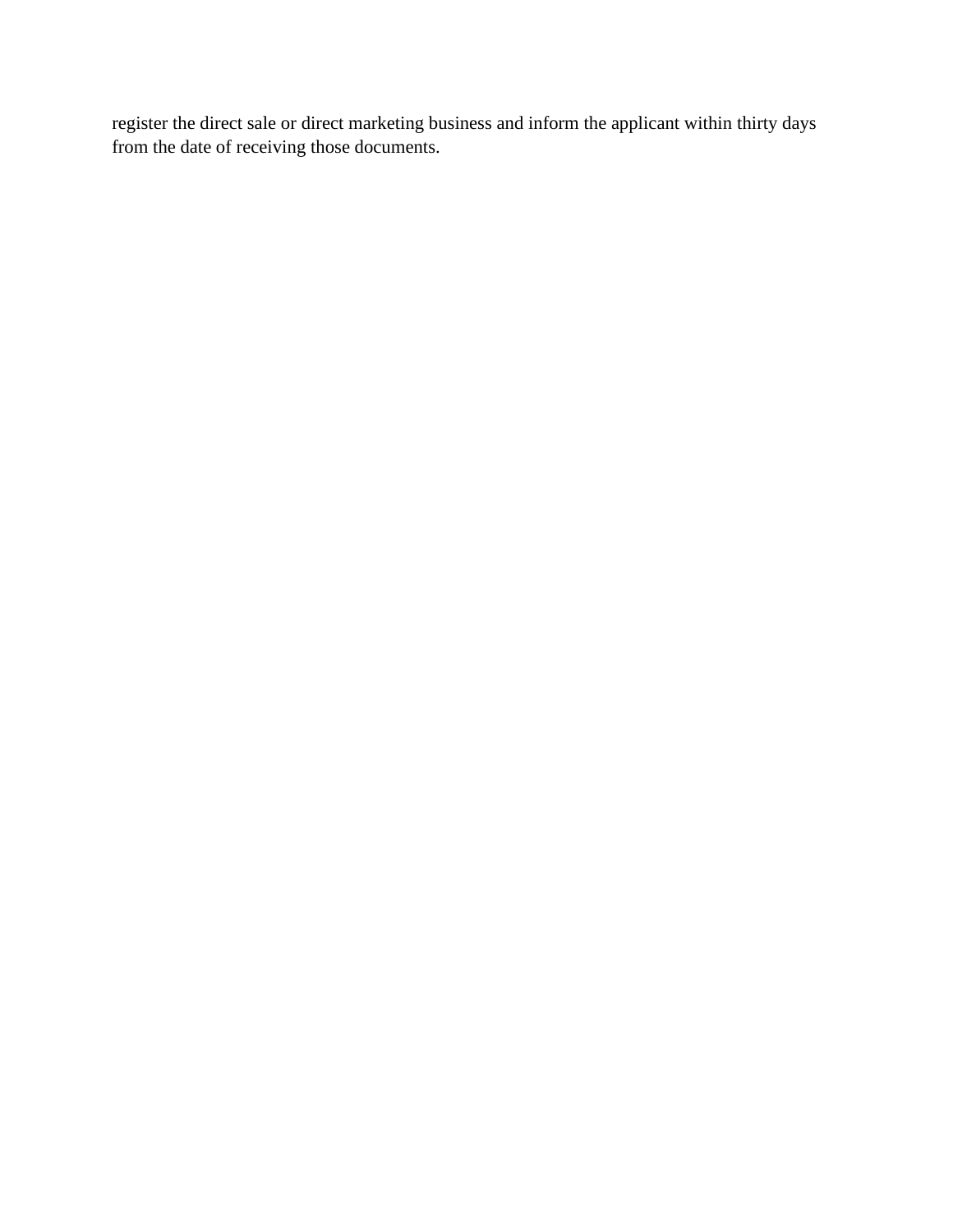|                      | Page 85                       |             |
|----------------------|-------------------------------|-------------|
| Volume 134 Part 53 a | Royal Thai Government Gazette | 17 May 2560 |
|                      |                               |             |

 $P^2 = 85$ 

In the case where the applicant does not comply with the letter informing him to modify or change within the prescribed time period under Paragraph 1, or does not place the guarantee in full under Section 38/5, the Registrar shall issue an order to reject the application for the direct sale or direct marketing business. The registrar shall inform the applicant with reason in writing within seven days from the expiration of the time period to comply with the order.

Section 41/2 In the case where the registrar sees that the applicant applying for the direct sale or direct marketing business registration has prohibited characteristics according to Section 38/1, Section 38/3, or Section 38/4, the Registrar shall issue an order to reject the application for the direct sale or direct marketing business. The Registrar shall inform the applicant with reasons in writing within thirty days from the date of receiving the application for the direct sale or direct marketing business.

Section 41/3 The direct sale or direct marketing business operator who wishes to transfer his business shall submit the request to the Registrar.

The business must be transferred, under Paragraph 1, to a person who has the required qualities and does not possess prohibited characteristics according to Section 38/1, Section 38/3 or Section 38/4. The transferee shall receive all the rights, duties, and liability of the direct sale or direct marketing business operator to the consumer.

Section 41/4 Paragraph 2(1) and Paragraph 3 shall apply to the transfer of the business, mutatis mutandis.

When the registrar has checked the application for the request of business transfer and the guarantee that the transferee shall place under Section 38/5, and finds it correct and complete, the registrar shall modify the registration so that the transferee is the direct sale or direct marketing business operator, depending on the case.

The request for the business transfer and modification of the registration shall follow the criteria and conditions prescribed by the Board.

Section 41/4 The direct sale or direct marketing business operator who wishes to terminate the business operation shall file a request with the Registrar

In order to protect the benefits of the consumer, in requesting to terminate the business operation under Paragraph 1, the direct sale or direct marketing business operator must perform the following duties until completion before the Registrar cancels the registration.

1) Announce the advertisement in a local printed newspaper at least once, and inform by registered post or other communication channels the consumers who purchased the goods or services still in warranty period about the termination of business operation so that they may exercise their rights under this act.

2) Proceed according to Section 33, Section 34, and Section 36.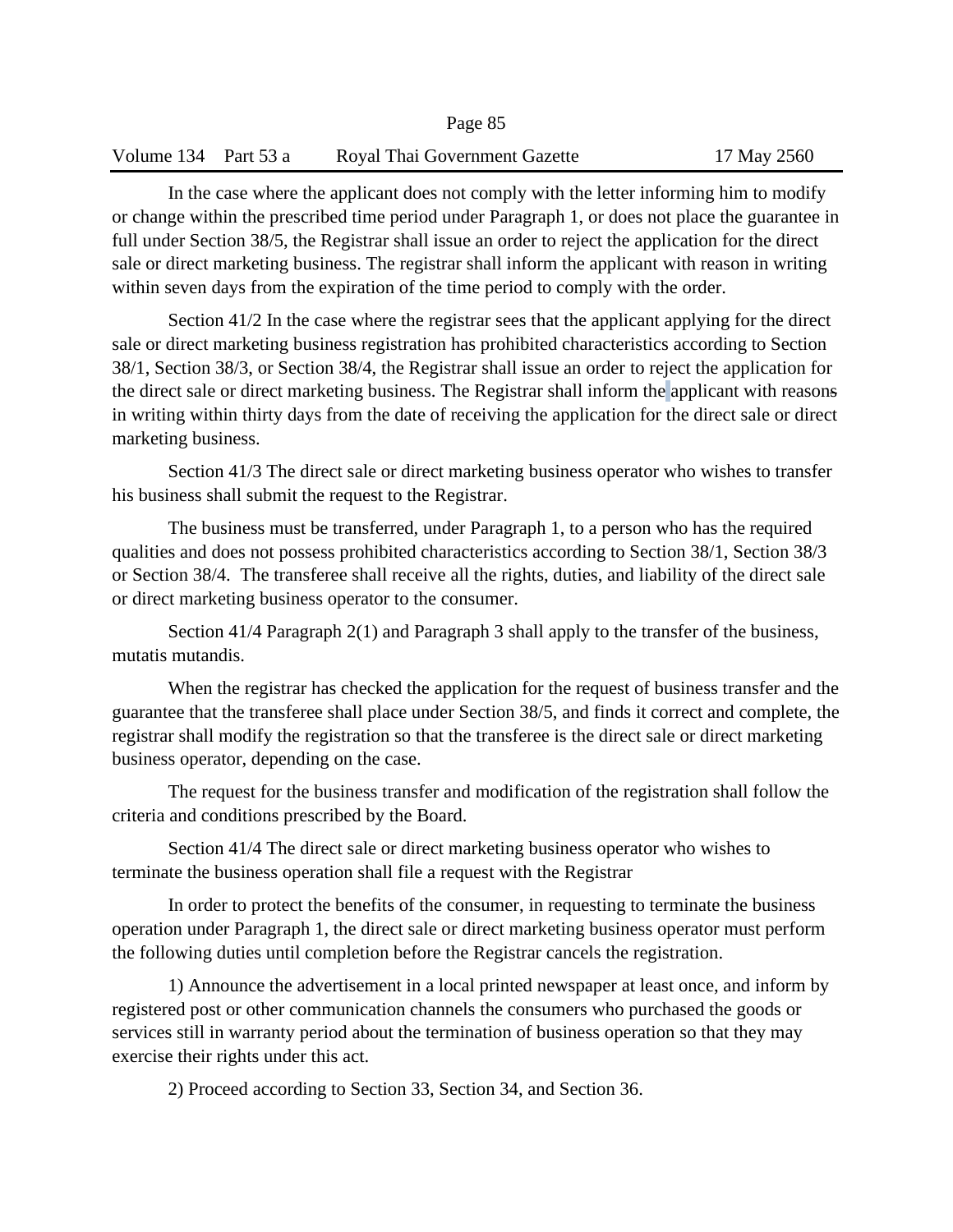3) Provide a person in charge of the repair or other services related to the goods or services still in warranty period.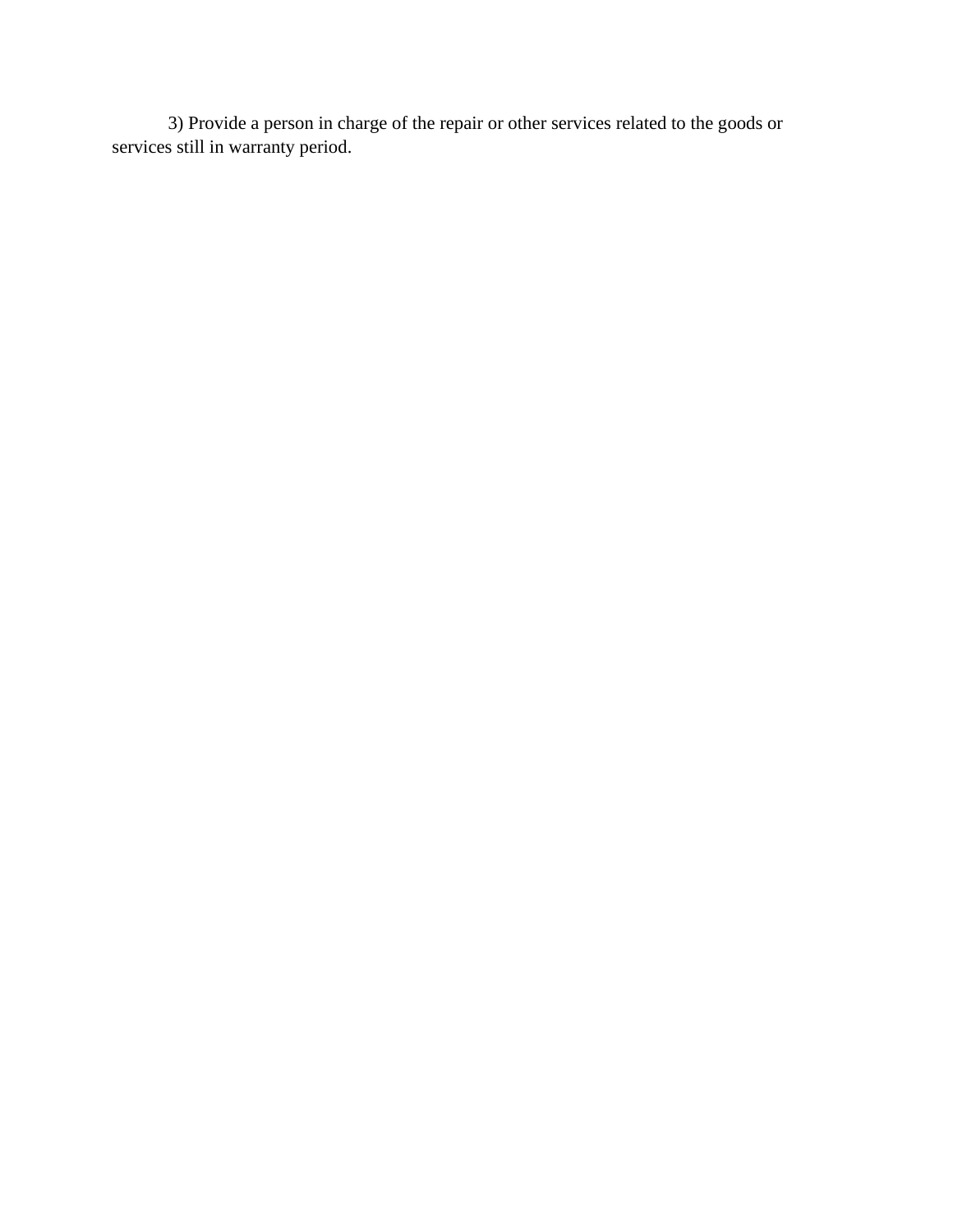4) Other actions according to the criteria, methods, and conditions and time period prescribed by the Board

It is prohibited for the direct sale or direct marketing business operator to offer for sale or advertise the goods or services or enter into contract of Sale of goods or services to consumers from the date of submitting the request to terminate the business operation under Paragraph 1.

The termination of the direct sale or direct marketing business operation shall not be a cause to release the business operator from liability under this Act.

Section 41/5 When there is a complainant or it appears to the Registrar that a consumer has sustained damages due to the following causes:

1) The direct sale or direct marketing business operator does not honor the Contract of Sale of the goods or services or fails to comply with this Act

2) The direct sale or direct marketing business operator's registration has been revoked under Section 42.

The Registrar shall proceed to investigate the facts without delay and also hear the explanation of the alleged direct sale or direct marketing business operator, and present them to the Board for further consideration and decision, so as to follow the criteria and methods prescribed by the Board.

Section 41/6 When there is a decision under Section 41/5 indicating which consumer has sustained damages from which direct sale or direct marketing business operator and in which amount of the damages, the Registrar shall pay the amount of money from the guarantee deposit that the direct sale or direct marketing business operator has placed, in order to compensate for the damages.

Section 41/7 In the case where the guarantee that the direct sale or direct marketing business operator placed is not sufficient for the Registrar to pay for the compensation of the damages to the consumer under Section 41/6 or has decreased due to the payment of compensation to the said damage, the Registrar shall issue an order for the direct sale or direct marketing business operator to place an additional guarantee to restore the deposit to the amount prescribed by the Ministerial Regulation within fifteen days, from the date of receiving the order."

Section 16 The provisions in Section 42 and Section 43 of the Direct Sale and Direct Marketing Act B.E. 2545 shall be repealed and replaced by the following:

"Section 42 When it appears to the Registrar that the direct sale or direct marketing business operator has exhibited the following conducts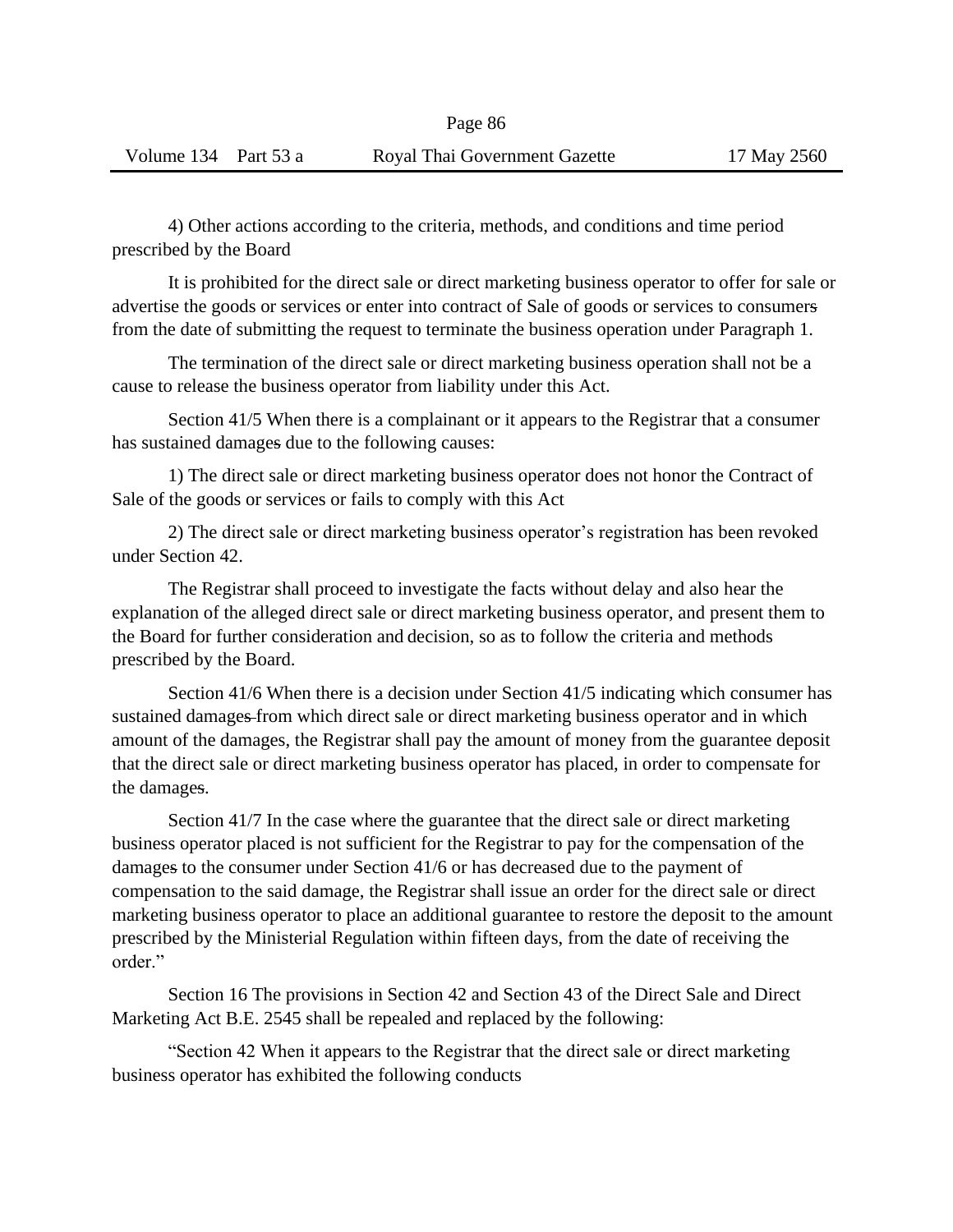1) Does not operate the business according to the payment plan for the compensation approved by the Registrar

2) Does not accept joint liability with the independent distributor to the consumer under Section 24/1

3) Does not notify the Registrar of the relocation of Office under Section 26/1 or Section 29/1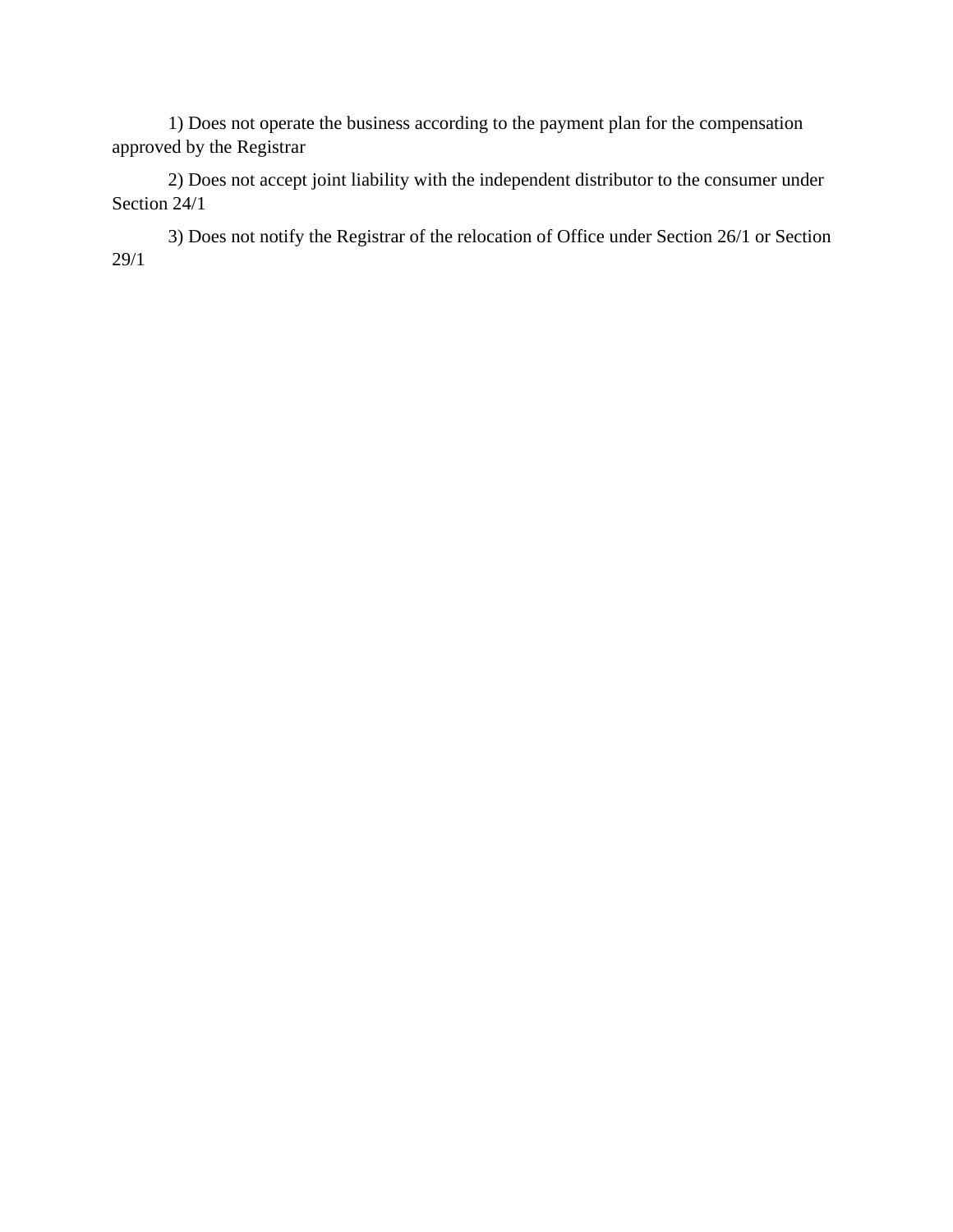4) Does not report about the business operation to the Registrar under Section 26/2 or Section 29/2

5) Does not use messages in communicating the information in the offer of sales of goods or services as prescribed in the Ministerial Regulation under Section 28

6) Lacks qualities or has prohibited characteristics under Section 38/1, Section 38/3 or Section 38/4

7) Does not place the additional guarantee in full within three months from the end of the time period under Section 41/7

8) The Managing Partner, Managing Director, Manager or a person responsible for the operation of the juristic person has served sentence of imprisonment by a court as a final verdict in the offense under Section 46, Section 49, Section 51/3 or Section 52/1.

In the case under (2) (3) or (4), the Registrar shall notify the direct sale or direct marketing business operator to correct or change within the time period that the Registrar deems fit. When the time period has expired, and the direct sale or direct marketing officer has not taken action correctly, the Registrar shall revoke the registration of the direct sale or direct marketing business, depending on the case.

In the case under (1) (5) (6) (7) or (8), the Registrar shall revoke the registration of the direct sale or direct marketing business operation, depending on the case.

In the case where the direct sale and direct marketing business operator is the same juristic person, the Registrar shall revoke all the registrations of the direct sale and direct marketing business operations.

When the registrar has issued the order to revoke the registration of the direct sale or direct marketing business operation, the registrar shall notify in writing the direct sale or direct marketing business operators with reasons within seven days, from the date of the issuance of the order.

Section 43 In the case where the person receiving the order from the Registrar under Section 41/1 Paragraph 2, Section 41/2, Section 41/7, or Section 42, does not agree with the aforementioned order, the person shall have the right to appeal in writing to the Board within thirty days, from the day of receiving the order.

The decision of the Board shall be final.

Section 17 The provision in Section 45 of the Direct Sale and Direct Marketing Act B.E. 2545, as amended by the Direct Sale and Direct Marketing Act (Issue 2) B.E. 2550 shall be repealed and replaced by the following: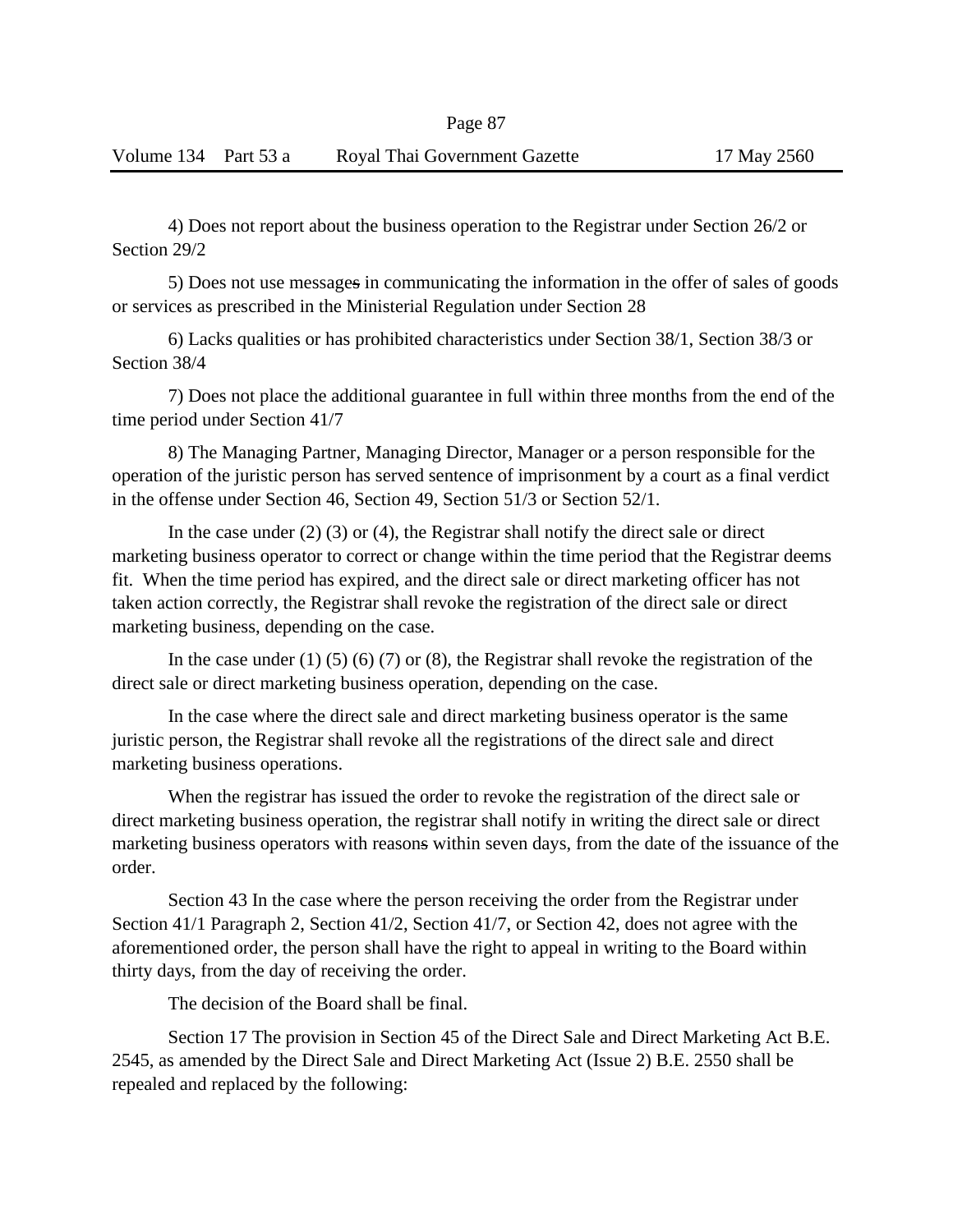Section 45 Any person who obstructs or fails to provide convenience to a competent officer who carries on an execution under section 5 or fails to comply with the order of the Committee or Subcommittee under section 16, or order of the Registrar under Section 40 shall be liable to imprisonment for a term not exceeding one month, or to a fine not exceeding ten thousand baht or to both.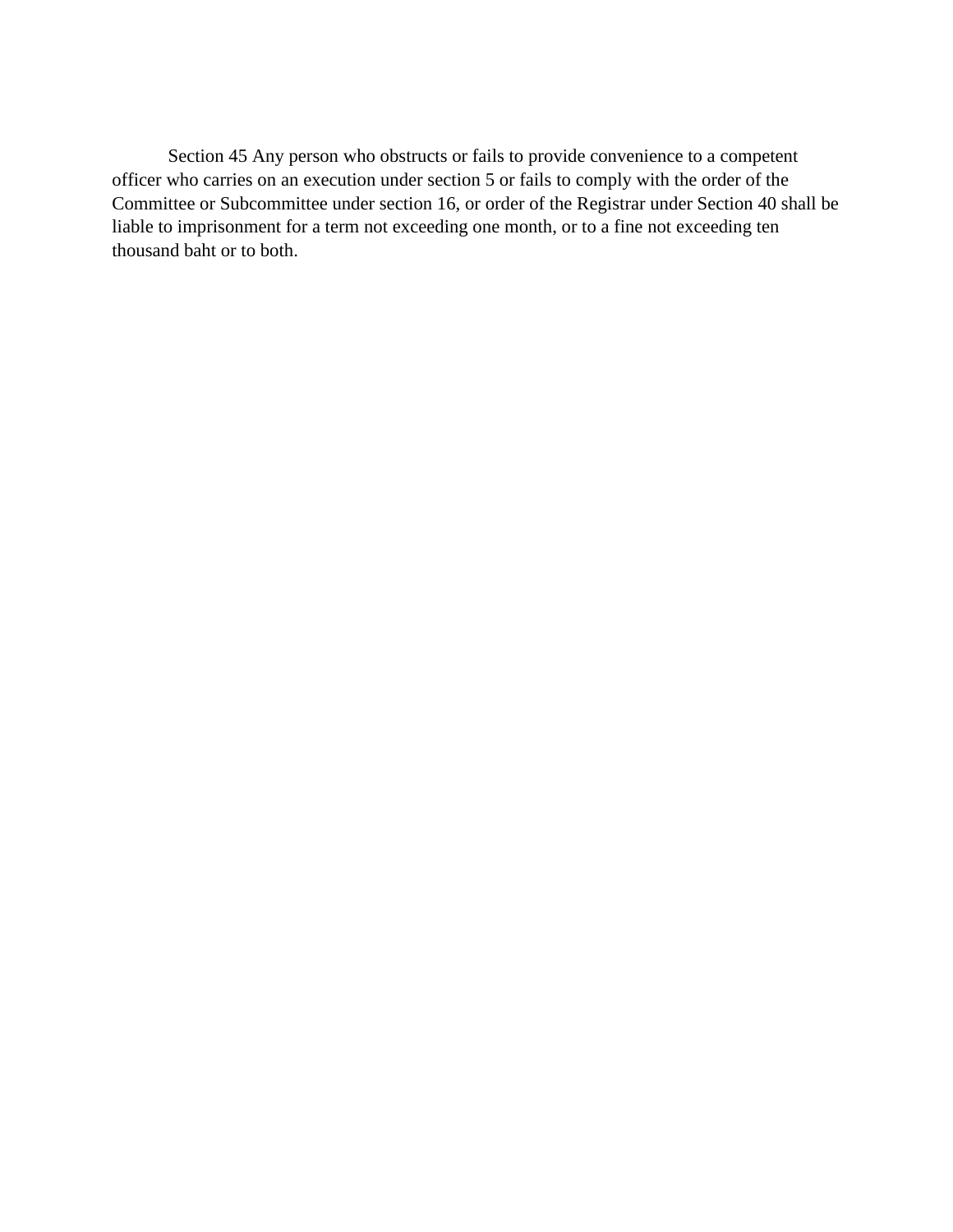Section 18 The provision in Section 47 of the Direct Sale and Direct Marketing Act B.E. 2545 shall be repealed and replaced by the following:

"Section 47 Any person who fails to comply with section 20 shall be liable to imprisonment for a term not exceeding one year, or to a fine not exceeding one-hundred thousand baht, or to both; and to additional fine at a daily rate not exceeding twenty thousand baht throughout the time of non-compliance."

Section 19 The provision in Section 49 of the Direct Sales and Direct Marketing Act B.E. 2545 shall be repealed and replaced by the following:

"Section 49 Any person who fails to comply with section 22, Section 28 or Section 29 shall be liable to imprisonment for a term not exceeding six months, or to a fine not exceeding fifty thousand baht, or to both."

Section 20 The provision in Section 51 of the Direct Sale and Direct Marketing Act B.E. 2545 shall be repealed and replaced by the following:

"Section 51 Any person who fails to comply with section 26 or Section 37 shall be liable to a fine not exceeding thirty thousand baht."

Section 21 The following provision shall be added as Section 51/1, Section 51/2 and Section 51/3 of the Direct Sale and Direct Marketing Act B.E. 2545.

"Section 51/1 Any person who fails to comply with section 27 shall be liable to imprisonment for a term not exceeding one year, or to a fine not exceeding one-hundred thousand baht, or to both; and to additional fine at a daily rate not exceeding ten thousand baht throughout the time of non-compliance."

Section 51/2 Any direct sale or direct marketing business operator who does not provide documents regarding the purchase and sale of goods or services, or any independent distributor, direct sale agent or direct marketing business operator who does not submit the document regarding the purchase and sale of goods or services or submitted the documents regarding the purchase and sale of goods that does not comply with Section 30 Paragraph 1 or 2, shall be liable to a fine not exceeding fifty thousand baht.

Section 51/3 Any direct sale or direct marketing business operator who provided documents regarding the purchase and sale of goods or services that contains false message shall be liable to imprisonment for a term not exceeding six months, or a fine not exceeding fifty thousand baht, or to both."

Section 22 The following provision shall be added as 52/1 of the Direct Sale and Direct Marketing Act B.E. 2545.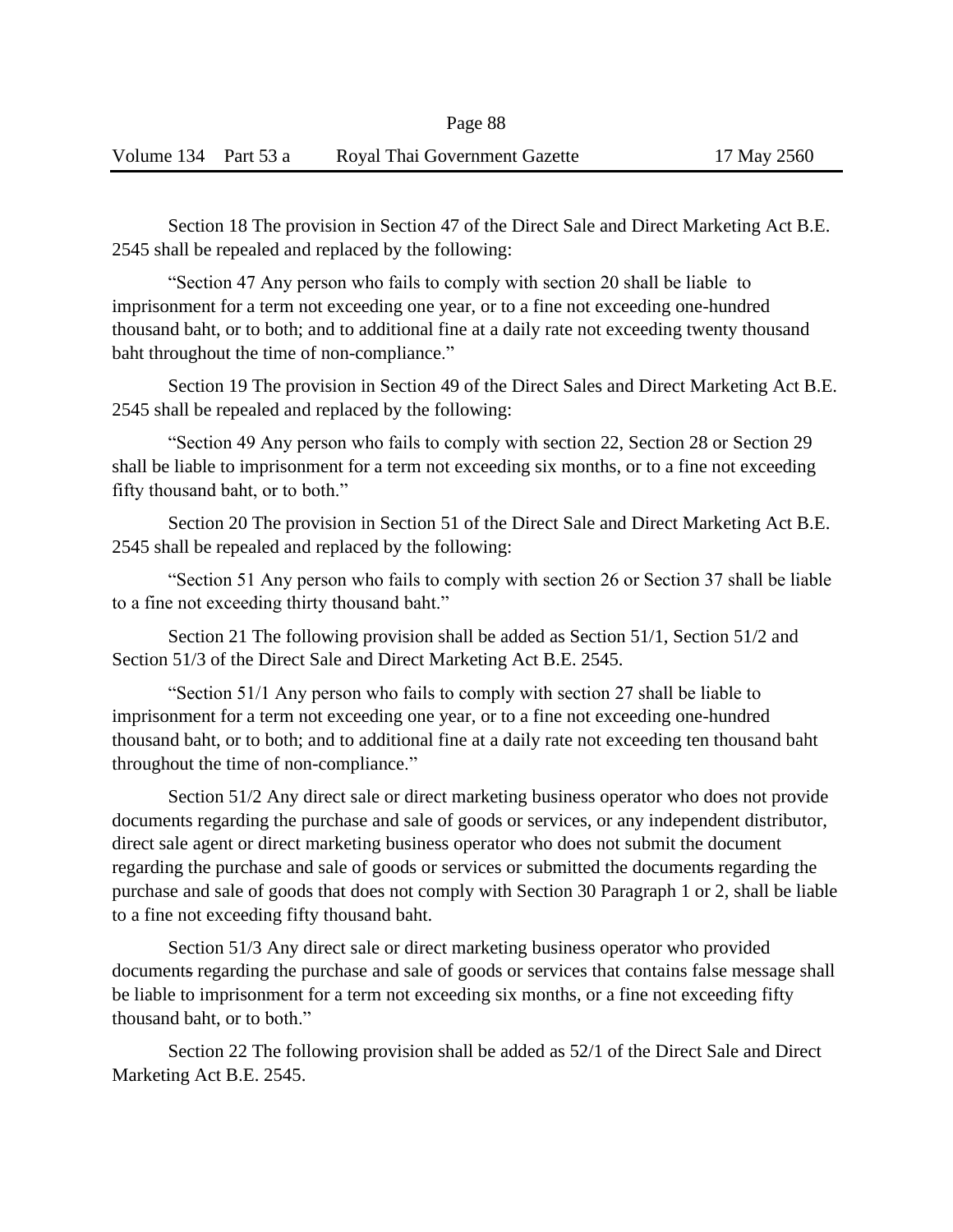"Section 52/1 The Any person who fails to comply with Section 41/3 or Section 41/4 shall be liable to imprisonment for a term not exceeding 6 months, or a fine not exceeding fifty thousand baht, or to both, and to additional fine at a daily rate not exceeding ten thousand baht throughout the time of non-compliance.

Section 23 The provision in Section 54 of the Direct Sale and Direct Marketing Act B.E. 2545 shall be repealed and replaced by the following:

"Section 54 In the case where the alleged offender is a juristic person and the offense committed by the juristic person results from the order or the actions of the Committee member, or the Manager, or a person in charge of operation of that juristic person, or in the case where that aforementioned person has the duty to issue the order, or take action and omit to issue the order or take action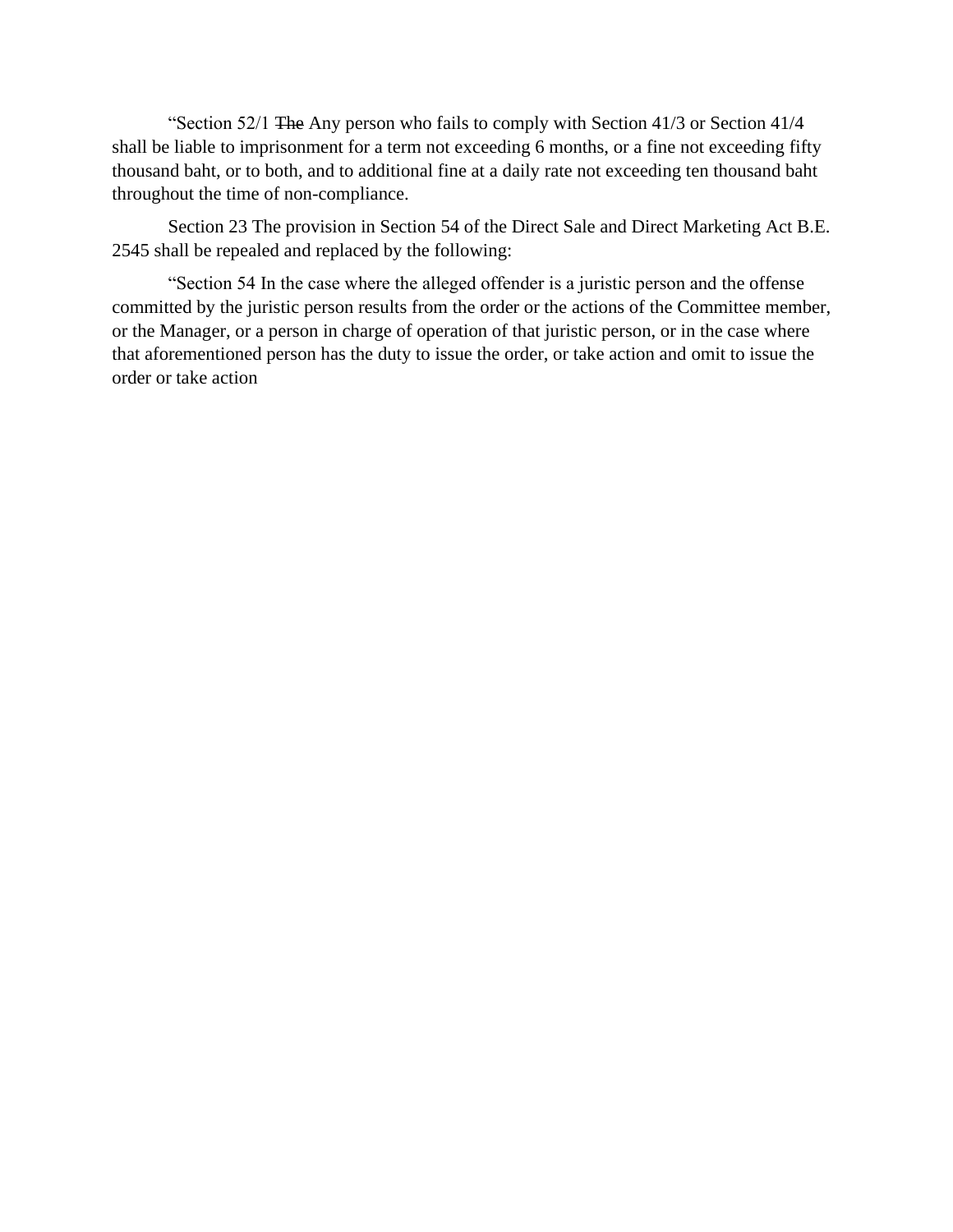causing the juristic person to commit an offense, that person shall serve the punishment enacted for such an offense".

Section 24 Any person who has registered the direct sale business prior to the date this Act comes into force, which is not a partnership or company in direct sale business, may continue the direct sale business operation, but the person must proceed to register as a partnership or company, and be registered as a direct sale business under this Act, within a hundred and twenty days from the date this Act comes into force.

Section 25 Any partnership or company who has registered the direct sale business prior to the date this Act comes into force must proceed to meet the registered capital requirement according to Section 38/1 of the Direct Sale and Direct Marketing Act B.E. 2545, as amended by this Act, within ninety days from the date this Act comes into force.

Section 26 Any person who has registered the direct sale or direct marketing business prior to the date this Act comes into force must place the guarantee deposit within ninety days from the date the ministerial regulation issued under Section 38/5 of the Direct Sale and Direct Marketing Act, B.E. 2545, as amended by this Act, comes into force.

Section 27 In the case where a person who has registered the direct sale or direct marketing business prior to the date this Act comes into force does not proceed according to Section 24, 25 or 26 of this Act, depending on the case, within the prescribed time period, it shall be deemed that the registration of the direct sale or direct marketing business of the person is revoked.

In the case where a person who has registered the direct sale or direct marketing business under Paragraph 1 is the same person, or the same juristic person, it shall be deemed that the registration of the person or juristic person both in direct sale and direct marketing is revoked.

Section 28 All the applications for business registration that have been submitted prior to the date this Act comes into force, and are still in the process of consideration by the Registrar, the Registrar shall consider the application in accordance with this Act.

In the case where the application for business registration or consideration of the application for business registration has different provisions from the application for business registration or consideration of the application for business registration under this Act, the Registrar shall issue the order to the applicant to amend or correct within thirty days. If the applicant does not amend the application or fails to comply with the order of the Registrar within the prescribed time period, the application shall be rejected.

Section 29 The announcements issued under the Direct Sale and Direct Marketing Act B.E. 2545 in force on the date before the date this Act comes into force shall still be applicable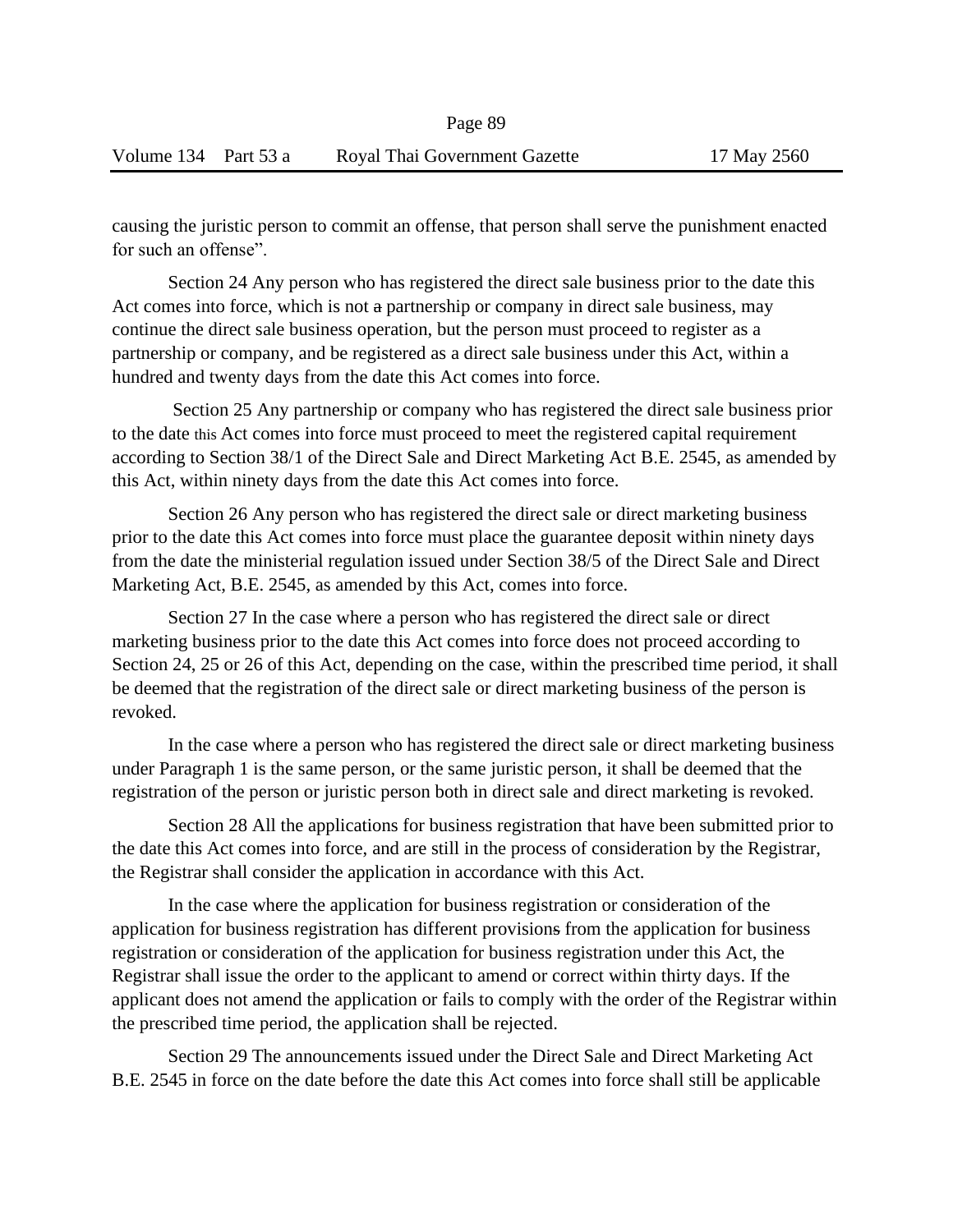as long as they do not violate or contradict the Direct Sale and Direct Marketing Act B.E. 2545, as amended by this Act, until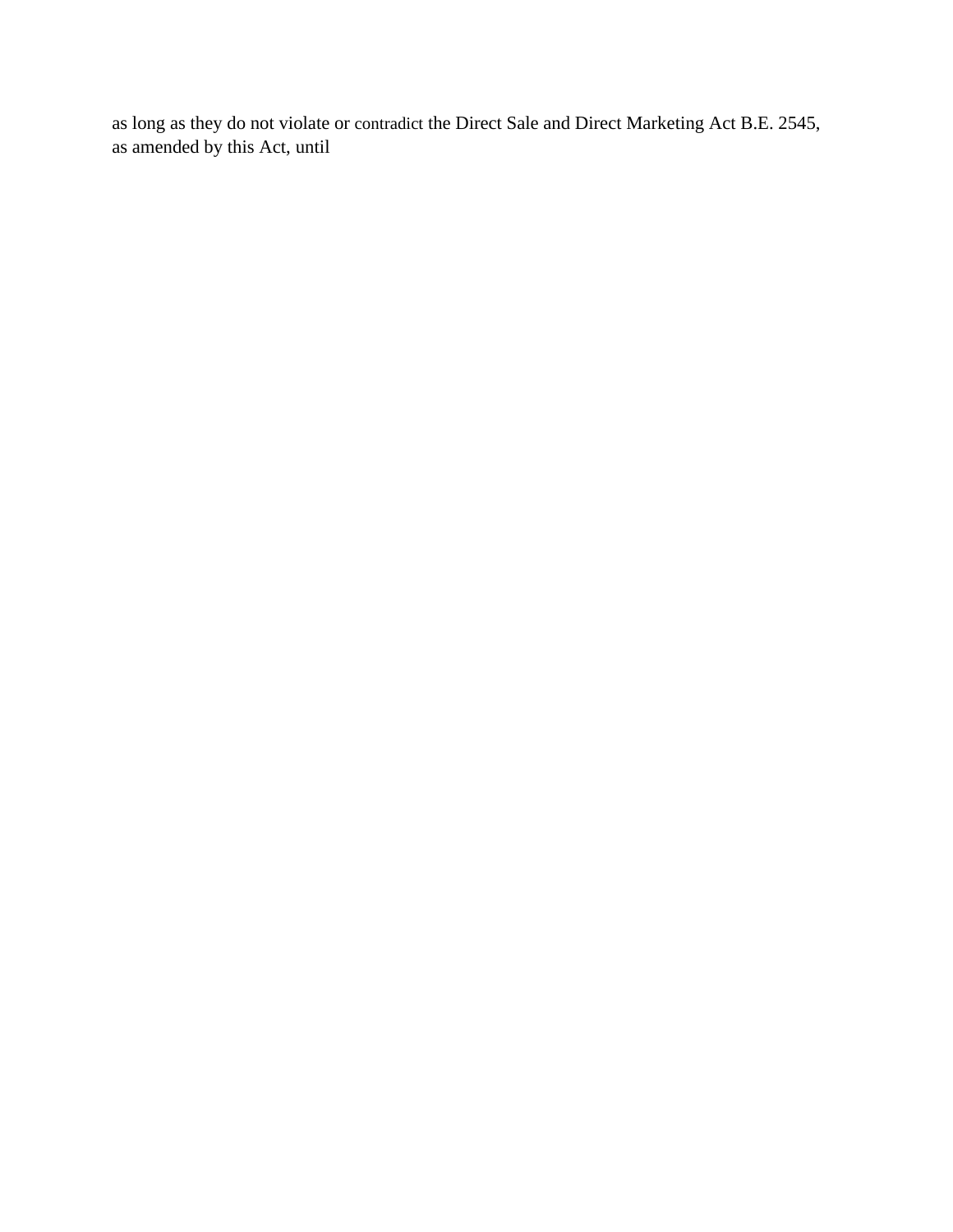Volume 134 Part 53 a Royal Thai Government Gazette 17 May 2560

there is a ministerial regulation, regulation, or an announcement issued under the Direct Sale and Direct Marketing Act B.E. 2545, as amended by this act, coming into force.

The issuing of ministerial regulation, regulation or announcement under Paragraph 1 shall be concluded within one year from the date this Act comes into force. If this is not the case, the Minister shall report the reason for not being able to implement to the cabinet.

Section 30 The Prime Minister shall have charge and control of the execution of this Act

Countersigned by General Prayuth Chan-o-cha Prime Minister